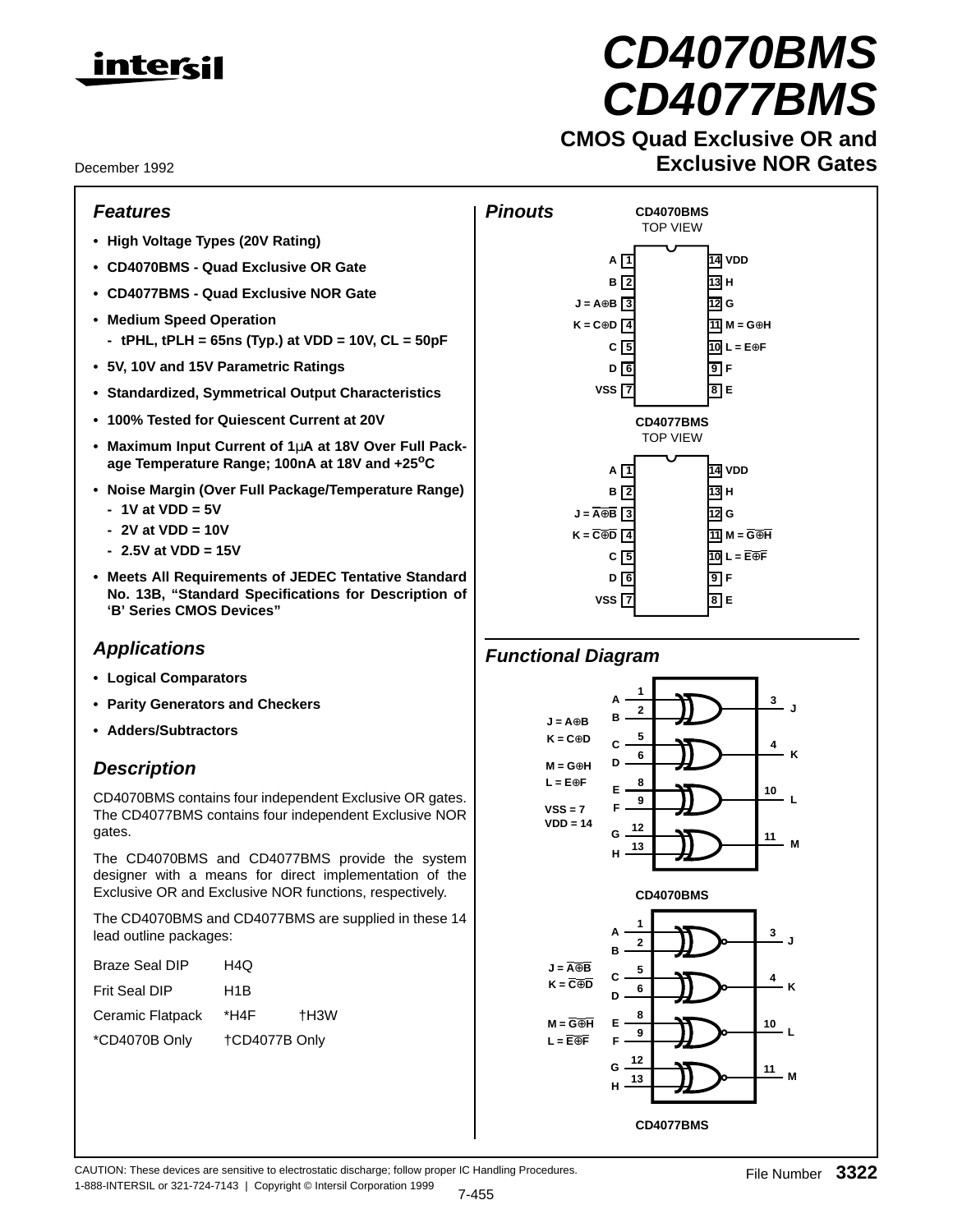**TABLE 1. DC ELECTRICAL PERFORMANCE CHARACTERISTICS**

## Absolute Maximum Ratings **Reliability Information**

| (Voltage Referenced to VSS Terminals)                                |
|----------------------------------------------------------------------|
|                                                                      |
|                                                                      |
| Operating Temperature Range55°C to +125°C                            |
| Package Types D, F, K, H                                             |
|                                                                      |
| Lead Temperature (During Soldering)  +265°C                          |
| At Distance $1/16 \pm 1/32$ lnch (1.59mm $\pm$ 0.79mm) from case for |
| 10s Maximum                                                          |

| Thermal Resistance                                                          |                                         |                                                 |
|-----------------------------------------------------------------------------|-----------------------------------------|-------------------------------------------------|
| Ceramic DIP and FRIT Package                                                | $\frac{\theta_{\rm ja}}{80^{\rm o}$ C/W | $\frac{\theta_{\rm jc}}{20^{\circ} \text{C/W}}$ |
| Flatpack Package                                                            | 70°C/W                                  | $20^{\circ}$ C/W                                |
| Maximum Package Power Dissipation (PD) at +125°C                            |                                         |                                                 |
| For TA = $-55^{\circ}$ C to $+100^{\circ}$ C (Package Type D, F, K)500mW    |                                         |                                                 |
| For TA = $+100^{\circ}$ C to $+125^{\circ}$ C (Package Type D, F, K) Derate |                                         |                                                 |
|                                                                             |                                         | Linearity at 12mW/°C to 200mW                   |
| Device Dissipation per Output Transistor 100mW                              |                                         |                                                 |
|                                                                             |                                         |                                                 |

For TA = Full Package Temperature Range (All Package Types) Junction Temperature . . . . . . . . . . . . . . . . . . . . . . . . . . . . . . +175oC

|                                |                    | <b>CONDITIONS (NOTE 1)</b>               |                             | <b>GROUP A</b>   |                           | <b>LIMITS</b>  |                |              |
|--------------------------------|--------------------|------------------------------------------|-----------------------------|------------------|---------------------------|----------------|----------------|--------------|
| <b>PARAMETER</b>               | <b>SYMBOL</b>      |                                          |                             | <b>SUBGROUPS</b> | <b>TEMPERATURE</b>        | <b>MIN</b>     | <b>MAX</b>     | <b>UNITS</b> |
| <b>Supply Current</b>          | <b>IDD</b>         | VDD = 20V, VIN = VDD or GND              |                             | $\mathbf{1}$     | $+25^{\circ}$ C           |                | 2              | μA           |
|                                |                    |                                          |                             | $\overline{2}$   | $+125$ <sup>o</sup> C     | $\overline{a}$ | 200            | μA           |
|                                |                    | VDD = 18V, VIN = VDD or GND              |                             | 3                | $-55^{\circ}$ C           |                | $\overline{2}$ | μA           |
| Input Leakage Current          | <b>IIL</b>         | $VIN = VDD$ or $GND$                     | $VDD = 20$                  | $\mathbf{1}$     | $+25^{\circ}$ C           | $-100$         |                | nA           |
|                                |                    |                                          |                             | $\overline{2}$   | +125 $\mathrm{^{\circ}C}$ | $-1000$        | $\blacksquare$ | nA           |
|                                |                    |                                          | $VDD = 18V$                 | 3                | $-55^{\circ}$ C           | $-100$         | $\blacksquare$ | nA           |
| Input Leakage Current          | <b>IIH</b>         | $VIN = VDD$ or $GND$                     | $VDD = 20$                  | $\mathbf{1}$     | $+25^{\circ}$ C           |                | 100            | nA           |
|                                |                    |                                          |                             | $\overline{2}$   | +125 $\mathrm{^{\circ}C}$ | $\overline{a}$ | 1000           | пA           |
|                                |                    |                                          | $VDD = 18V$                 | 3                | $-55^{\circ}$ C           | $\blacksquare$ | 100            | nA           |
| Output Voltage                 | VOL <sub>15</sub>  | $VDD = 15V$ . No Load                    |                             | 1, 2, 3          | +25°C, +125°C, -55°C      |                | 50             | mV           |
| Output Voltage                 | VOH <sub>15</sub>  | $VDD = 15V$ , No Load (Note 3)           |                             | 1, 2, 3          | +25°C, +125°C, -55°C      | 14.95          | $\overline{a}$ | $\vee$       |
| Output Current (Sink)          | IOL5               | $VDD = 5V$ , $VOUT = 0.4V$               |                             | $\mathbf{1}$     | $+25^{\circ}$ C           | 0.53           | $\blacksquare$ | mA           |
| Output Current (Sink)          | IOL10              | $VDD = 10V$ . $VOUT = 0.5V$              |                             | $\mathbf{1}$     | $+25^{\circ}$ C           | 1.4            | $\mathbb{Z}^+$ | mA           |
| Output Current (Sink)          | IOL <sub>15</sub>  |                                          | $VDD = 15V$ , $VOUT = 1.5V$ |                  | $+25^{\circ}$ C           | 3.5            |                | mA           |
| Output Current (Source)        | IOH <sub>5</sub> A | $VDD = 5V$ , $VOUT = 4.6V$               |                             | $\mathbf{1}$     | $+25^{\circ}$ C           | $\blacksquare$ | $-0.53$        | mA           |
| <b>Output Current (Source)</b> | IOH <sub>5</sub> B | $VDD = 5V$ , $VOUT = 2.5V$               |                             | $\mathbf{1}$     | $+25^{\circ}$ C           | $\blacksquare$ | $-1.8$         | mA           |
| <b>Output Current (Source)</b> | <b>IOH10</b>       | $VDD = 10V$ , $VOUT = 9.5V$              |                             | $\mathbf{1}$     | $+25^{\circ}$ C           |                | $-1.4$         | mA           |
| Output Current (Source)        | <b>IOH15</b>       | $VDD = 15V$ , $VOUT = 13.5V$             |                             | $\mathbf{1}$     | $+25^{\circ}$ C           | $\blacksquare$ | $-3.5$         | mA           |
| N Threshold Voltage            | <b>VNTH</b>        | $VDD = 10V$ , $ISS = -10\mu A$           |                             | $\mathbf{1}$     | $+25^{\circ}$ C           | $-2.8$         | $-0.7$         | $\vee$       |
| P Threshold Voltage            | <b>VPTH</b>        | $VSS = 0V$ , $IDD = 10\mu A$             |                             | $\mathbf{1}$     | $+25^{\circ}$ C           | 0.7            | 2.8            | $\vee$       |
| Functional                     | F                  | $VDD = 2.8V$ , $VIN = VDD$ or $GND$      |                             | $\overline{7}$   | $+25^{\circ}$ C           | VOH >          | VOL <          | $\vee$       |
|                                |                    | VDD = 20V, VIN = VDD or GND              |                             | $\overline{7}$   | $+25^{\circ}$ C           | VDD/2<br>VDD/2 |                |              |
|                                |                    | VDD = 18V, VIN = VDD or GND              |                             | 8A               | $+125$ <sup>o</sup> C     |                |                |              |
|                                |                    | $VDD = 3V$ , $VIN = VDD$ or $GND$        |                             | 8B               | $-55^{\circ}$ C           |                |                |              |
| Input Voltage Low<br>(Note 2)  | VIL                | $VDD = 5V$ , $VOH > 4.5V$ , $VOL < 0.5V$ |                             | 1, 2, 3          | +25°C, +125°C, -55°C      | $\blacksquare$ | 1.5            | $\vee$       |
| Input Voltage High<br>(Note 2) | <b>VIH</b>         | $VDD = 5V$ , $VOH > 4.5V$ , $VOL < 0.5V$ |                             | 1, 2, 3          | +25°C, +125°C, -55°C      | 3.5            |                | $\vee$       |
| Input Voltage Low<br>(Note 2)  | VIL                | VDD = 15V, VOH > 13.5V,<br>VOL < 1.5V    |                             | 1, 2, 3          | +25°C, +125°C, -55°C      |                | 4              | $\vee$       |
| Input Voltage High<br>(Note 2) | <b>VIH</b>         | VDD = 15V, VOH > 13.5V,<br>VOL < 1.5V    |                             | 1, 2, 3          | +25°C, +125°C, -55°C      | 11             | $\blacksquare$ | $\vee$       |

NOTES: 1. All voltages referenced to device GND, 100% testing being 3. For accuracy, voltage is measured differentially to VDD. Limit implemented. is 0.050V max.

2. Go/No Go test with limits applied to inputs.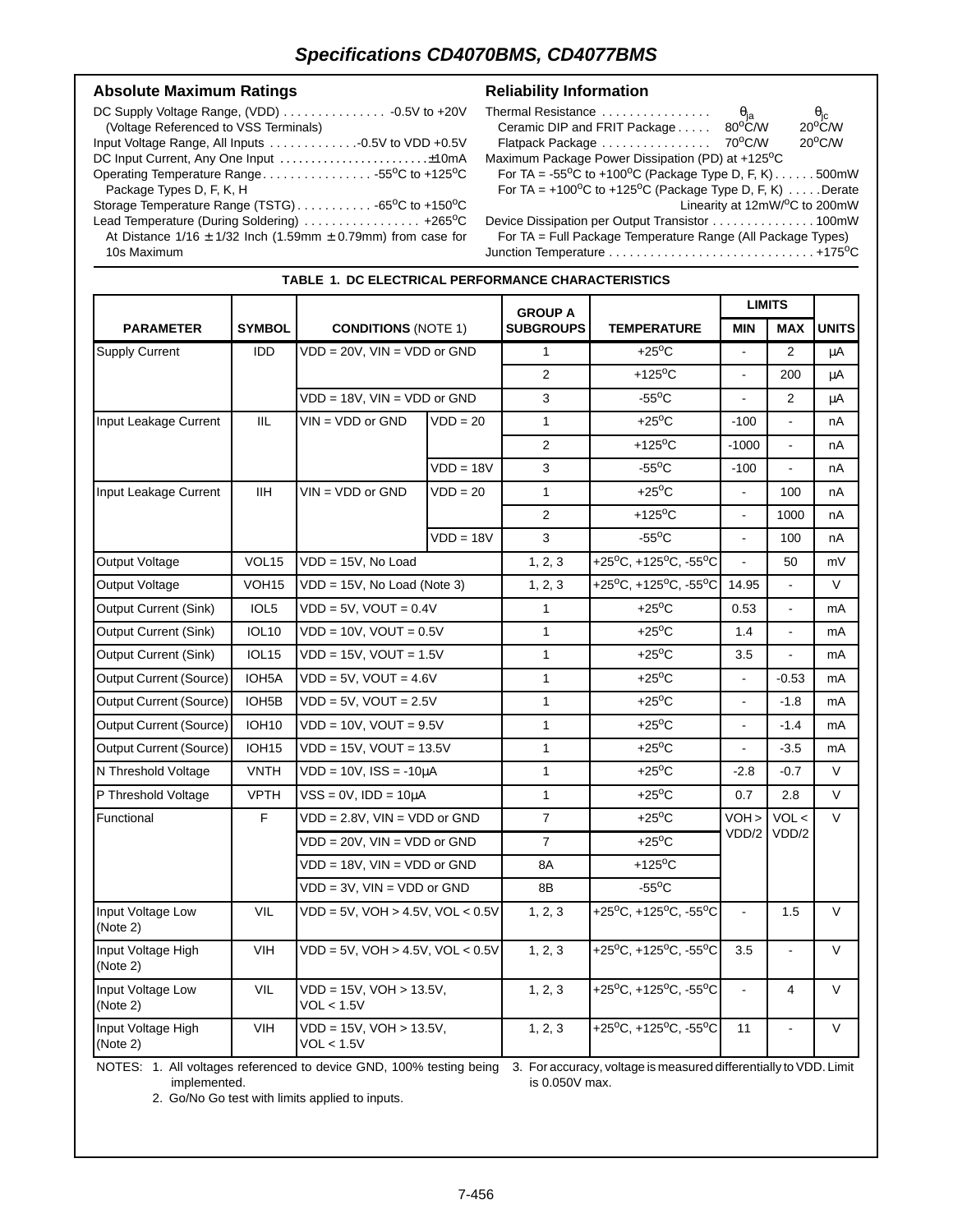# **Specifications CD4070BMS, CD4077BMS**

|                        |                            |                                   | <b>GROUP A</b>   |                                         |            | <b>LIMITS</b> |              |
|------------------------|----------------------------|-----------------------------------|------------------|-----------------------------------------|------------|---------------|--------------|
| <b>PARAMETER</b>       | <b>SYMBOL</b>              | <b>CONDITIONS (NOTES 1, 2)</b>    | <b>SUBGROUPS</b> | <b>TEMPERATURE</b>                      | <b>MIN</b> | <b>MAX</b>    | <b>UNITS</b> |
| Propagation Delay      | <b>TPHL</b><br><b>TPLH</b> | $VDD = 5V$ , $VIN = VDD$ or $GND$ | 9                | $+25^{\circ}$ C                         |            | 280           | ns           |
|                        |                            |                                   | 10.11            | +125 <sup>o</sup> C. -55 <sup>o</sup> C |            | 378           | ns           |
| <b>Transition Time</b> | TTHL                       | $VDD = 5V$ , $VIN = VDD$ or $GND$ | 9                | $+25^{\circ}$ C                         |            | 200           | ns           |
|                        | TTLH                       |                                   | 10.11            | +125 <sup>o</sup> C, -55 <sup>o</sup> C |            | 270           | ns           |

## **TABLE 2. AC ELECTRICAL PERFORMANCE CHARACTERISTICS**

## NOTES:

1. CL = 50pF, RL = 200K, Input TR, TF < 20ns.

2. -55°C and +125°C limits guaranteed, 100% testing being implemented.

|                                |                    |                                       |              |                                                             | <b>LIMITS</b>  |                |                |
|--------------------------------|--------------------|---------------------------------------|--------------|-------------------------------------------------------------|----------------|----------------|----------------|
| <b>PARAMETER</b>               | <b>SYMBOL</b>      | <b>CONDITIONS</b>                     | <b>NOTES</b> | <b>TEMPERATURE</b>                                          | <b>MIN</b>     | <b>MAX</b>     | <b>UNITS</b>   |
| <b>Supply Current</b>          | <b>IDD</b>         | $VDD = 5V$ , $VIN = VDD$ or $GND$     | 1, 2         | $-55^{\circ}$ C, $+25^{\circ}$ C                            | $\mathbf{r}$   | $\mathbf{1}$   | μA             |
|                                |                    |                                       |              | $+125$ <sup>o</sup> C                                       |                | 30             | μA             |
|                                |                    | $VDD = 10V$ , $VIN = VDD$ or $GND$    | 1, 2         | $-55^{\circ}$ C, $+25^{\circ}$ C                            | $\blacksquare$ | 2              | μA             |
|                                |                    |                                       |              | $+125$ <sup>o</sup> C                                       | ÷.             | 60             | μA             |
|                                |                    | $VDD = 15V$ , $VIN = VDD$ or $GND$    | 1, 2         | $-55^{\circ}$ C, $+25^{\circ}$ C                            |                | $\overline{2}$ | μA             |
|                                |                    |                                       |              | $+125$ <sup>o</sup> C                                       | $\blacksquare$ | 120            | μA             |
| Output Voltage                 | <b>VOL</b>         | $VDD = 5V$ , No Load                  | 1, 2         | +25 $^{\circ}$ C, +125 $^{\circ}$ C,<br>$-55^{\circ}$ C     | $\blacksquare$ | 50             | mV             |
| Output Voltage                 | <b>VOL</b>         | VDD = 10V, No Load                    | 1, 2         | +25 $^{\circ}$ C, +125 $^{\circ}$ C,<br>$-55^{\circ}$ C     | $\blacksquare$ | 50             | mV             |
| Output Voltage                 | <b>VOH</b>         | $VDD = 5V$ , No Load                  | 1, 2         | +25 $^{\circ}$ C, +125 $^{\circ}$ C,<br>$-55^{\circ}$ C     | 4.95           | $\overline{a}$ | $\vee$         |
| Output Voltage                 | <b>VOH</b>         | VDD = 10V, No Load                    | 1, 2         | $+25^{\circ}$ C, +125°C,<br>$-55^{\circ}$ C                 | 9.95           | $\mathbf{r}$   | $\vee$         |
| <b>Output Current (Sink)</b>   | IOL5               | $VDD = 5V$ , $VOUT = 0.4V$            | 1, 2         | $+125$ <sup>o</sup> C                                       | 0.36           | ä,             | mA             |
|                                |                    |                                       |              | $-55^{\circ}$ C                                             | 0.64           | ÷.             | mA             |
| <b>Output Current (Sink)</b>   | <b>IOL10</b>       | $VDD = 10V$ , $VOUT = 0.5V$           | 1, 2         | $+125$ <sup>o</sup> C                                       | 0.9            |                | mA             |
|                                |                    |                                       |              | $-55^{\circ}$ C                                             | 1.6            |                | mA             |
| <b>Output Current (Sink)</b>   | IOL <sub>15</sub>  | $VDD = 15V$ , $VOUT = 1.5V$           | 1, 2         | $+125$ <sup>o</sup> C                                       | 2.4            | $\overline{a}$ | mA             |
|                                |                    |                                       |              | $-55^{\circ}$ C                                             | 4.2            |                | m <sub>A</sub> |
| <b>Output Current (Source)</b> | IOH <sub>5</sub> A | $VDD = 5V$ , $VOUT = 4.6V$            | 1, 2         | $+125$ <sup>o</sup> C                                       | $\blacksquare$ | $-0.36$        | mA             |
|                                |                    |                                       |              | $-55^{\circ}$ C                                             | $\blacksquare$ | $-0.64$        | mA             |
| <b>Output Current (Source)</b> | IOH <sub>5</sub> B | $VDD = 5V$ , $VOUT = 2.5V$            | 1, 2         | $+125$ <sup>o</sup> C                                       | $\blacksquare$ | $-1.15$        | mA             |
|                                |                    |                                       |              | $-55^{\circ}$ C                                             |                | $-2.0$         | mA             |
| <b>Output Current (Source)</b> | <b>IOH10</b>       | $VDD = 10V$ , $VOUT = 9.5V$           | 1, 2         | $+125$ <sup>o</sup> C                                       | $\blacksquare$ | $-0.9$         | mA             |
|                                |                    |                                       |              | $-55^{\circ}$ C                                             | $\blacksquare$ | $-2.6$         | mA             |
| <b>Output Current (Source)</b> | <b>IOH15</b>       | $VDD = 15V$ , $VOUT = 13.5V$          | 1, 2         | $+125$ <sup>o</sup> C                                       | $\sim$         | $-2.4$         | mA             |
|                                |                    |                                       |              | $-55^{\circ}$ C                                             |                | $-4.2$         | mA             |
| Input Voltage Low              | <b>VIL</b>         | VDD = 10V, VOH > 9V, VOL < 1V         | 1, 2         | +25 <sup>o</sup> C, +125 <sup>o</sup> C,<br>$-55^{\circ}$ C | $\blacksquare$ | 3              | $\vee$         |
| Input Voltage High             | VIH                | $VDD = 10V$ , $VOH > 9V$ , $VOL < 1V$ | 1, 2         | +25 $^{\circ}$ C, +125 $^{\circ}$ C,<br>$-55^{\circ}$ C     | $\overline{7}$ | $\blacksquare$ | V              |

## **TABLE 3. ELECTRICAL PERFORMANCE CHARACTERISTICS**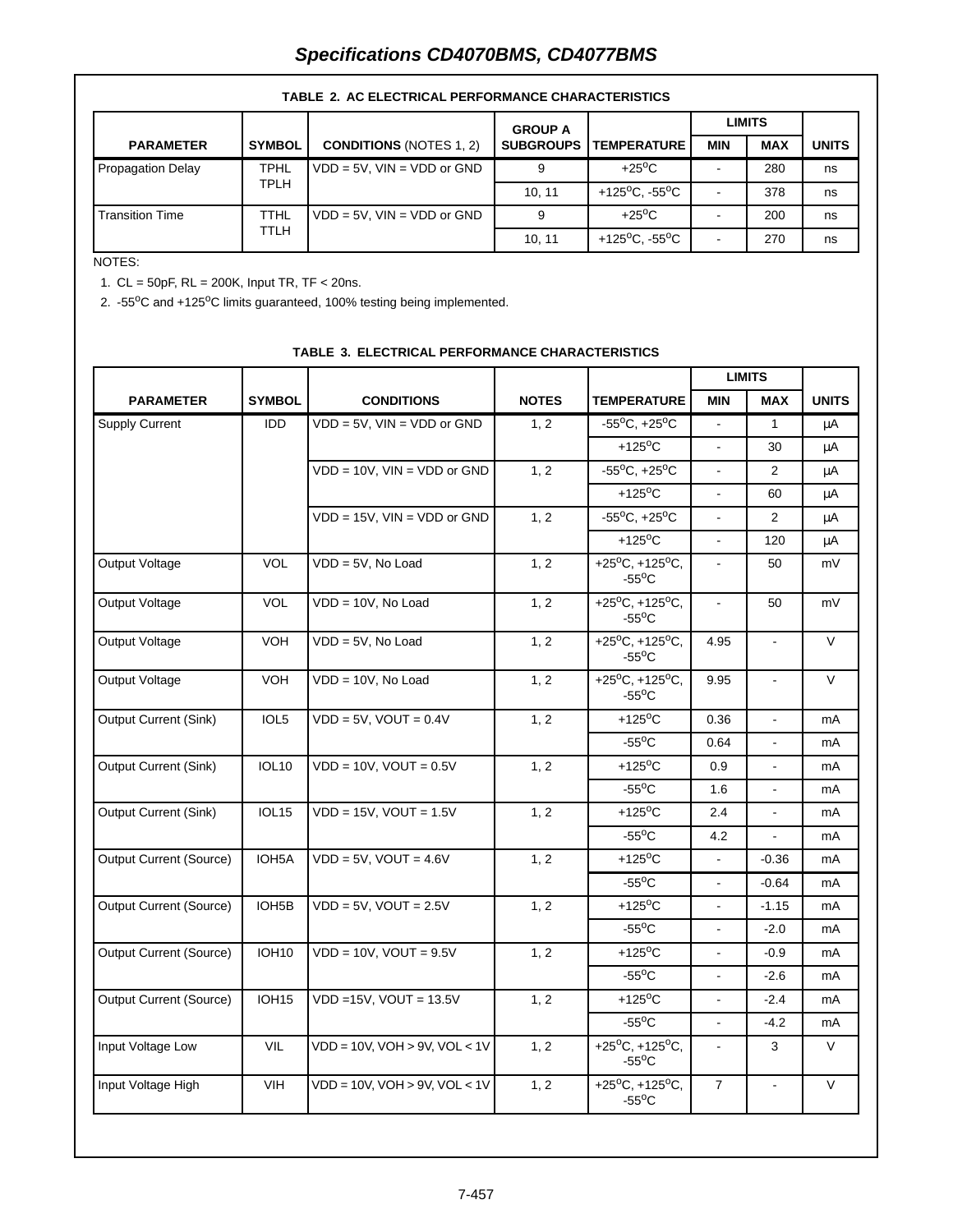# **Specifications CD4070BMS, CD4077BMS**

|                          |               |                   |              |                    | <b>LIMITS</b> |            |              |
|--------------------------|---------------|-------------------|--------------|--------------------|---------------|------------|--------------|
| <b>PARAMETER</b>         | <b>SYMBOL</b> | <b>CONDITIONS</b> | <b>NOTES</b> | <b>TEMPERATURE</b> | <b>MIN</b>    | <b>MAX</b> | <b>UNITS</b> |
| <b>Propagation Delay</b> | <b>TPHL</b>   | $VDD = 10V$       | 1, 2, 3      | $+25^{\circ}$ C    |               | 130        | ns           |
| TPLH                     |               | $VDD = 15V$       | 1, 2, 3      | $+25^{\circ}$ C    |               | 100        | ns           |
| <b>Transition Time</b>   | TTHL          | $VDD = 10V$       | 1, 2, 3      | $+25^{\circ}$ C    |               | 100        | ns           |
|                          | TTLH          | $VDD = 15V$       | 1, 2, 3      | $+25^{\circ}$ C    |               | 80         | ns           |
| Input Capacitance        | <b>CIN</b>    | Any Input         | 1, 2         | $+25^{\circ}$ C    |               | 7.5        | pF           |

#### **TABLE 3. ELECTRICAL PERFORMANCE CHARACTERISTICS (Continued)**

NOTES:

1. All voltages referenced to device GND.

2. The parameters listed on Table 3 are controlled via design or process and are not directly tested. These parameters are characterized on initial design release and upon design changes which would affect these characteristics.

3. CL = 50pF, RL = 200K, Input TR, TF < 20ns.

### **TABLE 4. POST IRRADIATION ELECTRICAL PERFORMANCE CHARACTERISTICS**

|                               |                            |                                    |              |                    |            | <b>LIMITS</b>                     |              |
|-------------------------------|----------------------------|------------------------------------|--------------|--------------------|------------|-----------------------------------|--------------|
| <b>PARAMETER</b>              | <b>SYMBOL</b>              | <b>CONDITIONS</b>                  | <b>NOTES</b> | <b>TEMPERATURE</b> | <b>MIN</b> | <b>MAX</b>                        | <b>UNITS</b> |
| <b>Supply Current</b>         | <b>IDD</b>                 | $VDD = 20V$ , $VIN = VDD$ or $GND$ | 1, 4         | $+25^{\circ}$ C    |            | 7.5                               | μA           |
| N Threshold Voltage           | <b>VNTH</b>                | $VDD = 10V$ . $ISS = -10uA$        | 1, 4         | $+25^{\circ}$ C    | $-2.8$     | $-0.2$                            | V            |
| N Threshold Voltage<br>Delta  | $\triangle VTN$            | $VDD = 10V$ , $ISS = -10\mu A$     | 1, 4         | $+25^{\circ}$ C    |            | ±1                                | $\vee$       |
| P Threshold Voltage           | <b>VTP</b>                 | $VSS = 0V$ , $IDD = 10\mu A$       | 1, 4         | $+25^{\circ}$ C    | 0.2        | 2.8                               | $\vee$       |
| P Threshold Voltage<br>Delta  | $\triangle VTP$            | $VSS = 0V$ , $IDD = 10\mu A$       | 1, 4         | $+25^{\circ}$ C    |            | ±1                                | $\vee$       |
| F.<br>Functional              |                            | $VDD = 18V$ , $VIN = VDD$ or $GND$ | 1            | $+25^{\circ}$ C    | $VOH$ >    | VOL <                             | $\vee$       |
|                               |                            | $VDD = 3V$ , $VIN = VDD$ or $GND$  |              |                    | VDD/2      | VDD/2                             |              |
| <b>Propagation Delay Time</b> | <b>TPHL</b><br><b>TPLH</b> | $VDD = 5V$                         | 1, 2, 3, 4   | $+25^{\circ}$ C    |            | 1.35x<br>$+25^{\circ}$ C<br>Limit | ns           |

NOTES: 1. All voltages referenced to device GND.

3. See Table 2 for +25°C limit.

2. CL = 50pF, RL = 200K, Input TR, TF < 20ns.

4. Read and Record

## **TABLE 5. BURN-IN AND LIFE TEST DELTA PARAMETERS +25OC**

| <b>PARAMETER</b>        | <b>SYMBOL</b>      | <b>DELTA LIMIT</b>           |
|-------------------------|--------------------|------------------------------|
| Supply Current - MSI-1  | IDD.               | $\pm 0.2$ uA                 |
| Output Current (Sink)   | IOL <sub>5</sub>   | $\pm$ 20% x Pre-Test Reading |
| Output Current (Source) | IOH <sub>5</sub> A | $\pm$ 20% x Pre-Test Reading |

#### **TABLE 6. APPLICABLE SUBGROUPS**

| <b>CONFORMANCE GROUP</b>      | MIL-STD-883<br><b>METHOD</b> | <b>GROUP A SUBGROUPS</b> | <b>READ AND RECORD</b> |
|-------------------------------|------------------------------|--------------------------|------------------------|
| Initial Test (Pre Burn-In)    | 100% 5004                    | 1, 7, 9                  | IDD, IOL5, IOH5A       |
| Interim Test 1 (Post Burn-In) | 100% 5004                    | 1, 7, 9                  | IDD, IOL5, IOH5A       |
| Interim Test 2 (Post Burn-In) | 100% 5004                    | 1, 7, 9                  | IDD, IOL5, IOH5A       |
| PDA (Note 1)                  | 100% 5004                    | 1, 7, 9, Deltas          |                        |
| Interim Test 3 (Post Burn-In) | 100% 5004                    | 1, 7, 9                  | IDD, IOL5, IOH5A       |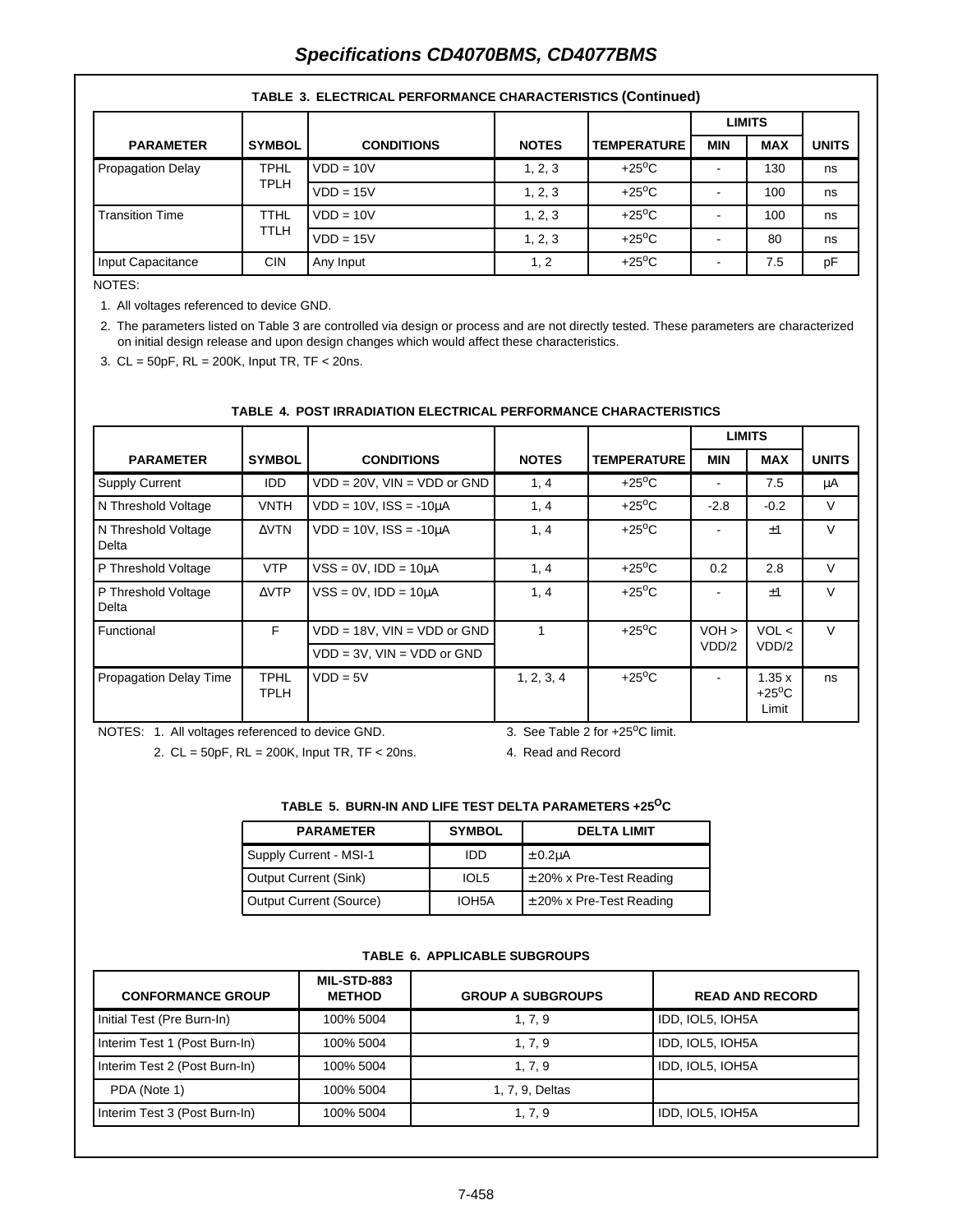# **Specifications CD4070BMS, CD4077BMS**

| <b>CONFORMANCE GROUP</b> |              | <b>MIL-STD-883</b><br><b>METHOD</b> | <b>GROUP A SUBGROUPS</b>              | <b>READ AND RECORD</b>       |  |  |  |
|--------------------------|--------------|-------------------------------------|---------------------------------------|------------------------------|--|--|--|
| PDA (Note 1)             |              | 100% 5004                           | 1, 7, 9, Deltas                       |                              |  |  |  |
| <b>Final Test</b>        |              | 100% 5004                           | 2, 3, 8A, 8B, 10, 11                  |                              |  |  |  |
| Group A                  |              | Sample 5005                         | 1, 2, 3, 7, 8A, 8B, 9, 10, 11         |                              |  |  |  |
| Group B                  | Subgroup B-5 | Sample 5005                         | 1, 2, 3, 7, 8A, 8B, 9, 10, 11, Deltas | Subgroups 1, 2, 3, 9, 10, 11 |  |  |  |
|                          | Subgroup B-6 | Sample 5005                         | 1, 7, 9                               |                              |  |  |  |
| Group D                  |              | Sample 5005                         | 1, 2, 3, 8A, 8B, 9                    | Subgroups 1, 23              |  |  |  |

#### **TABLE 6. APPLICABLE SUBGROUPS (Continued)**

NOTE: 1. 5% Parameteric, 3% Functional; Cumulative for Static 1 and 2.

#### **TABLE 7. TOTAL DOSE IRRADIATION**

|                           | <b>MIL-STD-883</b> | TEST             |                   | <b>READ AND RECORD</b> |                   |
|---------------------------|--------------------|------------------|-------------------|------------------------|-------------------|
| <b>CONFORMANCE GROUPS</b> | <b>METHOD</b>      | <b>PRE-IRRAD</b> | <b>POST-IRRAD</b> | <b>PRE-IRRAD</b>       | <b>POST-IRRAD</b> |
| Group E Subgroup 2        | 5005               | 1, 7, 9          | Table 4           | I. 9                   | Table 4           |

#### **TABLE 8. BURN-IN AND IRRADIATION TEST CONNECTIONS**

|                            |              |                   |                                |                | <b>OSCILLATOR</b> |             |
|----------------------------|--------------|-------------------|--------------------------------|----------------|-------------------|-------------|
| <b>FUNCTION</b>            | <b>OPEN</b>  | <b>GROUND</b>     | <b>VDD</b>                     | $9V \pm -0.5V$ | 50kHz             | 25kHz       |
| Static Burn-In 1<br>Note 1 | 3, 4, 10, 11 | 1, 2, 5-9, 12, 13 | 14                             |                |                   |             |
| Static Burn-In 2<br>Note 1 | 3, 4, 10, 11 |                   | 1, 2, 5, 6, 8,<br>$9, 12 - 14$ |                |                   |             |
| Dynamic Burn-<br>In Note 1 |              |                   | 14                             | 3, 4, 10, 11   | 1, 5, 8, 12       | 2, 6, 9, 13 |
| Irradiation<br>Note 2      | 3, 4, 10, 11 |                   | 1, 2, 5, 6, 8,<br>$9, 12 - 14$ |                |                   |             |

NOTE:

1. Each pin except VDD and GND will have a series resistor of  $10K \pm 5\%$ , VDD =  $18V \pm 0.5V$ 

2. Each pin except VDD and GND will have a series resistor of 47K ± 5%; Group E, Subgroup 2, sample size is 4 dice/wafer, 0 failures,  $VDD = 10V \pm 0.5V$ 

All Intersil semiconductor products are manufactured, assembled and tested under **ISO9000** quality systems certification.

Intersil products are sold by description only. Intersil Corporation reserves the right to make changes in circuit design and/or specifications at any time without notice. Accordingly, the reader is cautioned to verify that data sheets are current before placing orders. Information furnished by Intersil is believed to be accurate and reliable. However, no responsibility is assumed by Intersil or its subsidiaries for its use; nor for any infringements of patents or other rights of third parties which may result from its use. No license is granted by implication or otherwise under any patent or patent rights of Intersil or its subsidiaries.

For information regarding Intersil Corporation and its products, see web site **http://www.intersil.com**

## **Sales Office Headquarters**

#### **NORTH AMERICA**

Intersil Corporation P. O. Box 883, Mail Stop 53-204 Melbourne, FL 32902 TEL: (321) 724-7000 FAX: (321) 724-7240

### **EUROPE**

Intersil SA Mercure Center 100, Rue de la Fusee 1130 Brussels, Belgium TEL: (32) 2.724.2111 FAX: (32) 2.724.22.05

#### **ASIA**

Intersil (Taiwan) Ltd. Taiwan Limited 7F-6, No. 101 Fu Hsing North Road Taipei, Taiwan Republic of China TEL: (886) 2 2716 9310 FAX: (886) 2 2715 3029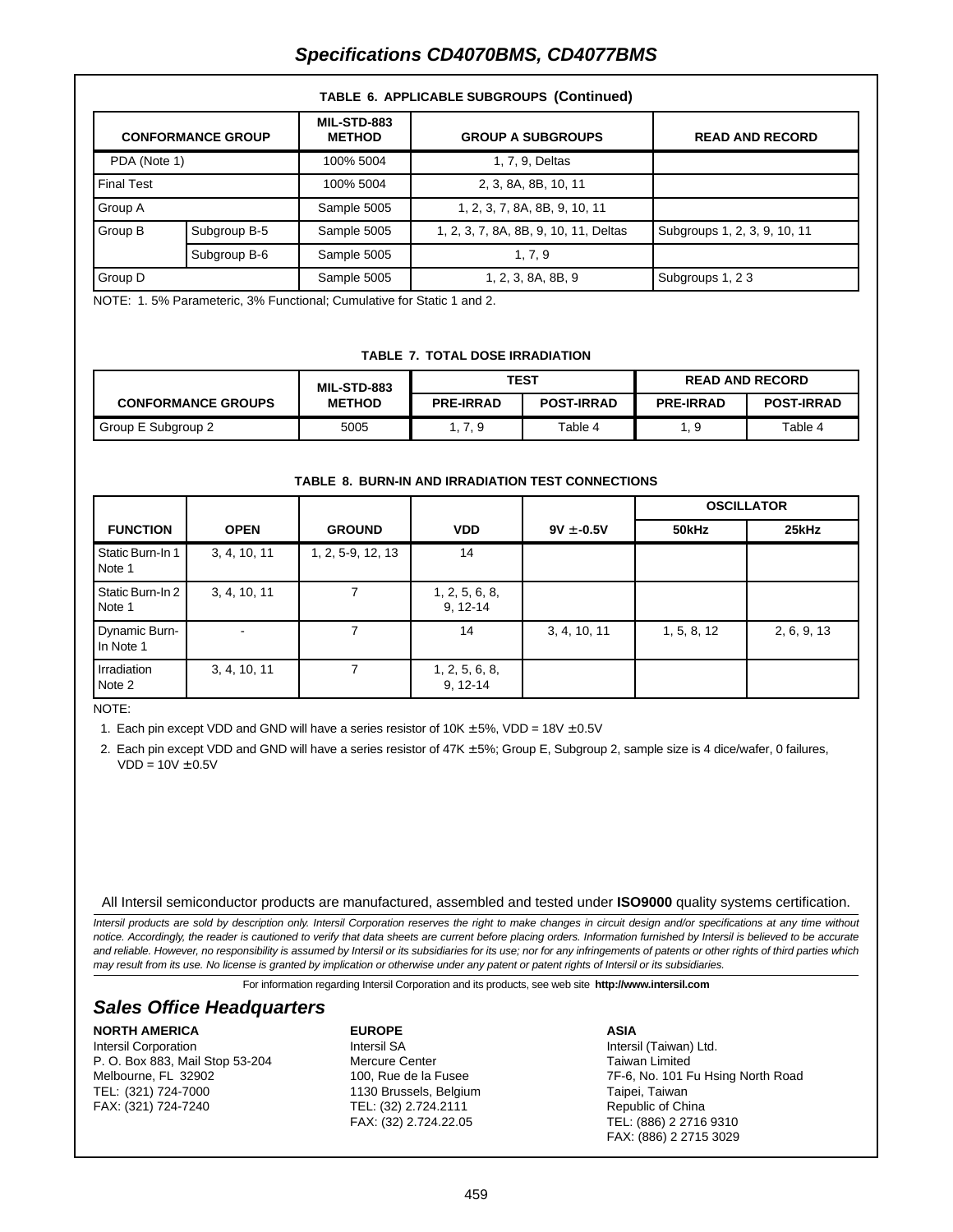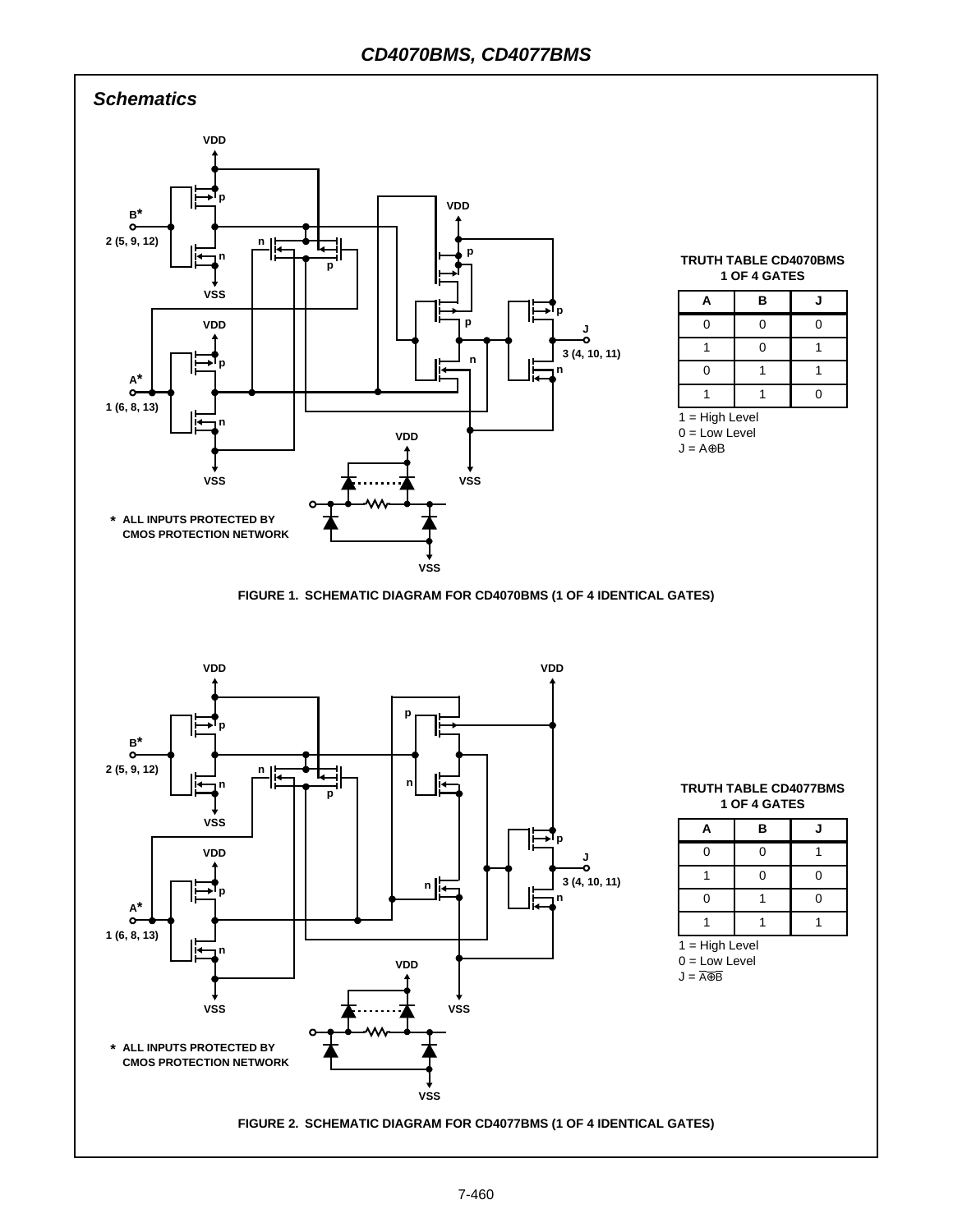